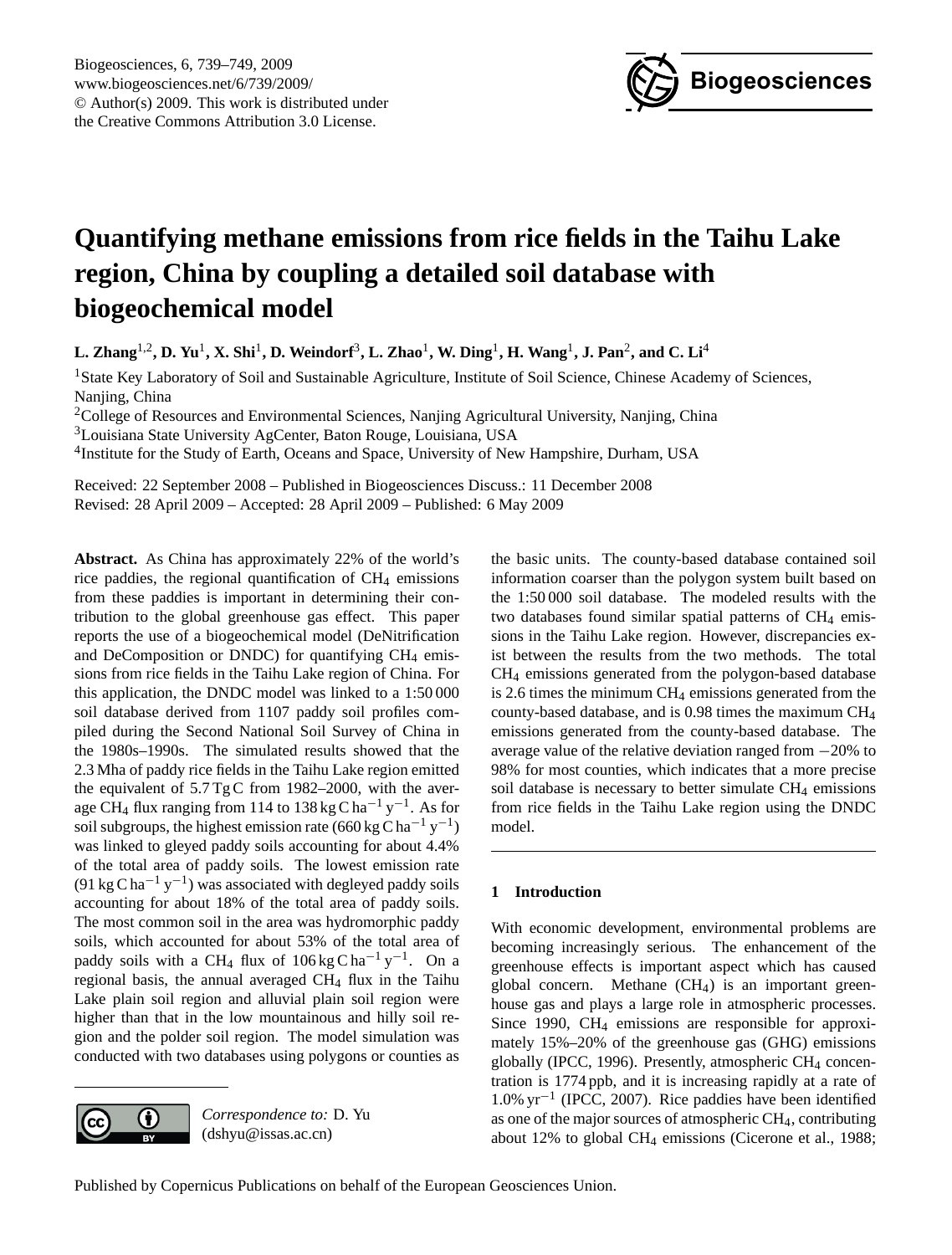Lelieveld et al., 1993). China has approximately 22% of the world's rice paddies and 38% of the world's rice production, and CH<sup>4</sup> emissions are responsible for approximately 28% of the total CH<sup>4</sup> emission of the world's rice fields (Jiang et al., 2004; Wang et al., 1993). Over the past two decades, midseason drainage has been adopted throughout China as an alternative water management approach (Li et al., 2006). Field measurements in China indicate that midseason drainage significantly reduces CH<sup>4</sup> emissions (Cai et al., 1999). Therefore, accurate estimates of  $CH_4$  emissions from the rice fields in China are vitally important for a comprehensive understanding of global GHG dynamics.

Recently, scientists have used models to estimate CH<sup>4</sup> 676 emissions from cropping systems (Cao et al., 1995a, b, 1996, 1998; Huang et al., 1998; Matthews et al., 2000a, b). The DeNitrification-DeComposition (DNDC) model developed by Li et al. is a process-based model focused on trace gas emissions from agroecosystems (Li et al., 1992a, b, 1994). Using this model, environmental impacts on  $CH<sub>4</sub>$  emissions such as climate change, land-use change, and agricultural activities including alternative farming management practices, can be assessed in a comprehensive way. Presently, the DNDC model has demonstrated good performance through its long-term applications in North America, Europe, Asia and Oceania. For instance, Li et al. (2000) tested the model against observed CH<sup>4</sup> emissions from a rice field in Beaumont, Texas, USA. The simulated and measured relative deviation of  $CH_4$  emissions was 5.4%, which demonstrated that the DNDC model could accurately simulate  $CH_4$  emissions. Jagadeesh et al. (2006) simulated CH<sub>4</sub> and  $N_2O$  emissions from rice fields at different locations in India using the DNDC model and found that most discrepancies between simulated and observed seasonal fluxes were less than 20% of the field estimate of the seasonal flux.

The DNDC model has also been utilized to upscaling CH<sup>4</sup> emissions from local site to regional scales. So far, most of the DNDC modeling conducted at regional scale has used counties as the basic geographic unit. However, regional estimates of CH<sub>4</sub> fluxes cannot be derived simply from the extension of results from field-plot measurement of CH<sub>4</sub> fluxes because of the spatial variations in climate, soil, and management practices (Jagadeesh et al., 2006). As such, county scale model simulations can have great uncertainties as soil properties are averaged for each county, largely ignoring the nonlinear impacts of soil heterogeneity within a county (Pathak et al., 2005; Li et al., 2004; Cai et al., 2003).

For the rice-dominated Taihu Lake Region, we shifted the regional database linked to the DNDC model from a countybased to a grid-basd system which was built upon a new soil map that was recently developed in China. The 1:50 000 soil map was derived from 1107 paddy soil profiles summarized in the Second National Soil Survey of China in the 1980s– 1990s. By linking the detailed soil database to DNDC model, we attempted to improve the performance of the model. The goals of this study were to (1) estimate the inter-annual vari-



Fig. 1. **Fig. 1.** Geographical location of the study area in China.

ation in CH<sup>4</sup> emissions from rice paddy fields in the Taihu Lake region of China from 1982 to 2000; (2) display the CH<sup>4</sup> emissions patterns in different paddy soil subgroups as well as different soil sub-regions; and  $(3)$  compare CH<sub>4</sub> emissions modeled with polygon- and county-based databases.

# **2 Materials and methods**

#### **2.1 Study area**

mainly consists of plains formed on deltas with numerous The Taihu Lake region  $(118°50' - 121°54' E, 29°56' 32^{\circ}16'$  N), an area of intensive rice cultivation, is located in the middle and lower reaches of the Yangtze River paddy soil region of China, includes the entire Shanghai City administrative area and a part of Jiangsu and Zhejiang provinces, and covers a total area of  $36500 \text{ km}^2$  (Fig. 1) (Li, 1992). It rivers and lakes within the region. The climate is warm and moist with plenty of sunshine and a long growing season. Annual rainfall is 1100–1400 mm, and with a mean temperature of 16◦ , and average annual sunshine of 1870–2225 h. The frost-free period is over 230 days. The study area is one of the oldest agricultural regions in China, with a history of rice cultivation for several centuries. Approximately 66% of the total land area is covered with paddy soils (Xu et al., 1980).

Reference Base Soil Taxonomy (WRB) (Soil Survey Staff, The paddy soils are derived mostly from loess, alluvium and lacustrine deposits and are classified in the following subgroups according to US Soil Taxonomy (ST) or the World 1994; Shi et al., 2006): Hydromorphic (Typic Epiaquepts or Hydragric Anthrosols), Submergenic (Typic Endoaquepts or Hydragric Anthrosols), Bleached (Typic Epiaquepts or Hydragric Anthrosols), Gleyed (Typic Endoaquepts or Gleyichydragric Anthrosols), Percogenic (Typic Epiaquepts or Hydragric Anthrosols), and Degleyed (Typic Endoaquepts or Gleyic-hydragric Anthrosols). Most of the croplands are managed with rice and winter wheat rotation systems. Rice is planted in June and harvested in October and wheat is planted in November and harvested in May.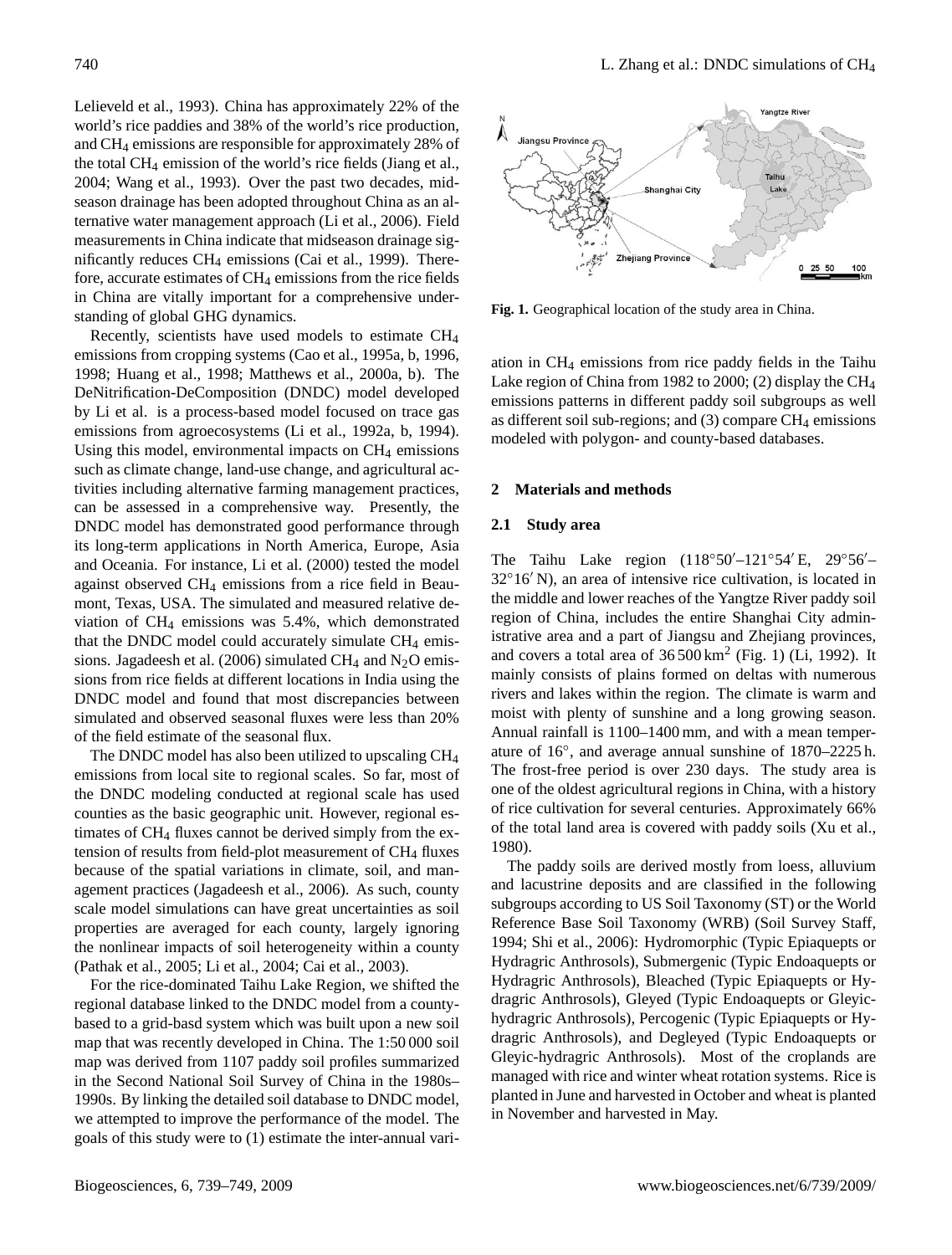#### **2.2 Description of the DNDC model**

The DNDC (DeNitrification & DeComposition) model, under development at the University of New Hampshire since 1992, is a process-orientated simulation tool for soil carbon and nitrogen biogeochemistry cycles (Li et al., 1992 a, b, 1994, 1996). Presently, the DNDC model is one of the more widely accepted biogeochemical models in the world (Li, 2000, 2007). The model contains six interacting sub-models which describe the generation, decomposition, and transformation of organic matter, and outputs the dynamics components of SOC and greenhouse gases fluxes.

The six sub-models include: (1) soil climate sub-models, which use soil physical properties, air temperature, and precipitation data to calculate soil temperature, moisture and redox potential (Eh) profiles and soil water fluxes through time. The results of the calculation are then fed to the other submodels; (2) a nitrification sub-model; (3) a denitrification sub-model, which calculates hourly denitrification rates and  $N_2$ O, NO and  $N_2$  production during periods when the soil Eh decreases due to rainfall, irrigation, flooding or soil freezing; (4) a sub-model simulating the decomposition of SOC pools and CO<sup>2</sup> production through soil microbial respiration; (5) a plant growth sub-model, which calculates daily root respiration, water and N uptake by plants, and plant growth; and (6) a fermentation sub-model, which calculates daily methane (CH4) production and oxidation.

The DNDC model can simulate C and N biogeochemical cycles in paddy rice ecosystems, whereby the model has been implemented by adding a series of anaerobic processes (Li et al., 2002, 2004; Li, 2007; Cai et al., 2003). Paddy soil is characterized by frequent changes between saturated and unsaturated conditions driven by water management. During changes in soil water content, the soil Eh is subject to substantial changes between +600 and −300 mV.

The DNDC model allocates substrates (e.g., DOC, NO<sub>3</sub>,  $NH_4^+$  etc.) to reductive reactions (e.g., denitrification, methanogenesis) and oxidative reactions (e.g., nitrification, methanotrophy) based on the relative fractional volumes of the oxidizing and reducing zones, and the potential oxidation and reduction reactions determined by Eh and pH (Yu et al., 2001, 2004; Li, 2007). By tracking the formation and deflation of a series of Eh volume fractions driven by depletions of  $O_2$ , NO<sub>3</sub>, Mn<sup>4+</sup>, Fe<sup>3+</sup>, and SO<sub>4</sub><sup>2–</sup> consecutively, the DNDC model estimates soil Eh dynamics as well as rates of reductive/oxidative reactions, which produce and consume  $CH_4$  or  $N<sub>2</sub>O$  in the soil. This tracking links the soil water regime to trace gas emissions for rice paddy ecosystems. Temporally, the DNDC model predicts daily  $CH<sub>4</sub>$  and N<sub>2</sub>O fluxes from rice fields during periods of extended flooding or shifts between flooded and drained states through the growing and fallow seasons.

#### **2.3 Database development**

A major challenge for using an ecosystem model at a regional scale is to assemble adequate datasets required to initialize and run the model. DNDC modeling of  $CH_4$  emissions from rice paddy fields requires data describing the soil properties, daily weather, cropping systems, and agricultural management practices.

In this study, two types of spatial soil databases, polygonbased and county-based, were used to support the DNDC regional simulations. The polygon-based soil database contained 52 034 polygons of paddy soils representing 1107 paddy soil profiles extracted from the latest national soil map (1:50 000), which was compiled using the Pedological Knowledge Based (PKB) method (Shi et al., 2004). The soil dataset covered 37 counties in the Taihu Lake region. The mapping units are based on the soil types as defined in Genetic Soil Classification of China (GSCC). The soil dataset consisted of many soil attribute fields, including profile code, soil name (in GSCC), profile thickness, bulk density, organic matter content, texture, pH, etc. The county-based soil database was built from the default method developed for DNDC, in which the maximum and minimum values of soil texture, pH, bulk density, and organic carbon content were recorded for each county. The maximum and minimum values of the soil parameters were also induced from the 1:50 000 soil database with relatively coarse source data. During the regional runs with the county-based database, the DNDC produced two CH<sup>4</sup> fluxes resulting from two runs with the maximum and minimum soil values, respectively. The two flux values formed a range to define the uncertainty induced from upscaling each county (see detail in Li et al., 2004). For comparison in this study, both the polygon-based and county-based soil databases were run concurrently so the DNDC model could generalize regional CH<sub>4</sub> emissions for the Taihu Lake region.

The crop dataset included physiological data of summer rice and winter wheat. The agricultural management dataset included sowing acreages, nitrogen fertilizer application rates, livestock, planting and harvest dates, and agricultural population at the county level from 1982 to 2000 (from the Institute of Geographic Sciences and Natural Resources Research, Chinese Academy of Sciences). The climate dataset included daily weather data (precipitation, maximum and minimum air temperature) from 1982–2000, which was acquired from 13 weather stations in the Taihu Lake region (from Institute of Atmospheric Physics, Chinese Academy of Sciences). Each of the counties in the simulation was assigned to a weather station nearest to the evaluated county.

Farming management scenarios were compiled based on the assumptions as follows (Tang et al., 2006; Qiu et al., 2004): (1) Nitrogen fertilizer consisted of 40% urea, 40%  $NH_4HCO_3$ , and 20%  $NH_4H_2PO_3$ ; (2) 15% of aboveground crop residue was returned to the soil; (3) 20% livestock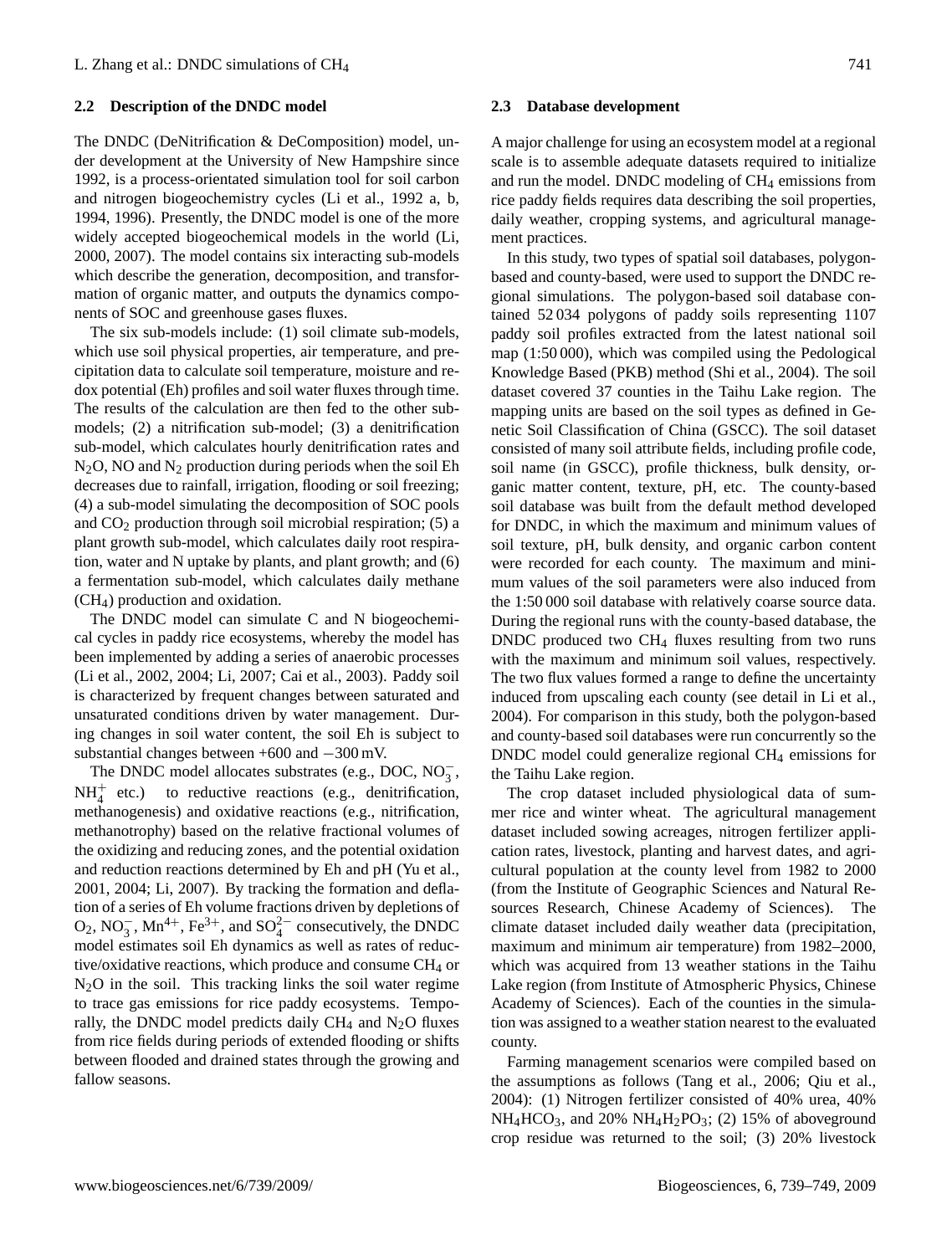| Author              | Location                         | year      | Treatment and fertilizing amount               | Emission                                       |
|---------------------|----------------------------------|-----------|------------------------------------------------|------------------------------------------------|
|                     |                                  |           | $\text{kg}$ N ha <sup>-1</sup> y <sup>-1</sup> | $\text{kg}\text{C}\text{ha}^{-1}\text{y}^{-1}$ |
| Cai et al. (1994)   | Wu County <sup>a</sup> SOM 3.20% | 1992-1993 | no fertilizer                                  | 122.3                                          |
|                     |                                  |           | ammonium sulfate 223                           | 73.7                                           |
|                     |                                  |           | ammonium sulfate 223+ manure                   | 135.0                                          |
|                     |                                  |           | ammonium sulfate 223+nitrification inhibitor   | 99.0                                           |
|                     |                                  |           | ammonium sulfate 223 continuous flooding       | 143.3                                          |
| Cai et al., 1995    | $b$ JASS SOM 1.85%               | 1994      | contrast                                       | 59.3                                           |
|                     |                                  |           | ammonium sulfate 100                           | 34.5                                           |
|                     |                                  |           | ammonium sulfate 300                           | 24.0                                           |
|                     |                                  |           | urea 100                                       | 55.5                                           |
|                     |                                  |           | urea 300                                       | 51.0                                           |
| Li et al., 1993     | Jiangning SOM 2.29%              | 1990-1992 | $manure+urea 100$                              | 195.0                                          |
|                     |                                  |           | manure                                         | 171.0                                          |
|                     |                                  |           | ammonium sulfate 140                           | 47.3                                           |
|                     |                                  |           | manure+urea 100 half of dry farming            | 119.3                                          |
| Xiong et al. (1999) | Wu County SOM 3.5%               | 1994–1996 | urea 191                                       | 82.5                                           |
|                     |                                  |           | ammonium hydrogen carbonate 191                | 52.5                                           |

Table 1. The CH<sub>4</sub> emission from rice fields of the Tai-Lake region in China.

<sup>a</sup> SOM: *S*oil *O*rganic *M*atter;

b JASS: *J*iangsu *A*cademy for *A*griculture *S*cience.

wastes and 10% human wastes were added as manure to the soil; (4) One midseason drainage and shallow flooding were applied to summer rice; and (5) For the rice-wheat rotation, tillage was conducted twice before 1990 at 20 cm for rice and 10 cm for wheat on the planting dates; No-till was applied for wheat after 1990.

#### **3 Results and discussion**

#### **3.1 Model validation**

At present, the DNDC model has been tested against several CH<sub>4</sub> flux datasets from wetland rice sites in the United States, Italy, China, Tailand, and Japan (Li et al., 2002; Cai et al., 2003). For sites in East Asia, simulated seasonal CH<sup>4</sup> emissions from paddy soils were in good agreement with field studies  $(r^2=0.96$ , regression slope=1.1,  $n=23$ ) (Cai et al., 2003). Results showed that if the site soil characteristics, fertilization rate, fertilization type, crop and water management were well described, simulated fluxes were similar to observation (Fig. 2) (Zheng et al., 1997).

Previous field measurement of CH<sub>4</sub> emissions from the rice fields in the Taihu Lake region of China ranged from 20 to  $200 \text{ kg Cha}^{-1} \text{ y}^{-1}$  (Table 1) (Wang et al., 2001). In our study, DNDC-modeled CH<sup>4</sup> emissions from the majority paddy soils were in the range of 20 to 200 kg C ha<sup>-1</sup> y<sup>-1</sup> (Fig. 3), indicating that the modeled results are consistent with observations for the Taihu Lake region. Table 1 shows that plots with no-fertilizer application yielded higher CH<sup>4</sup> fluxes than those receiving only mineral fertilizer nitrogen



and  $N_2O$  fluxes from a paddy rice field applied with midseason **Fig. 2.** Comparison between observed and DNDC-modeled CH4 drainage in Wu County, the Taihu Lake region, China, in 1995.

addition of a nitrification inhibitor. (Cai et al., 1994). This was consistent with the general belief that alternating flooding and drainage (treatment of "ammonium sulfate 223") should be beneficial in reducing CH<sup>4</sup> emissions from rice paddy soils (Li et al., 2002). Under the same water regime conditions, addition of  $(NH_4)_2SO_4$  depressed CH<sup>4</sup> fluxes from rice fields, and the depressing effect of  $(NH_4)$ <sub>2</sub>SO<sub>4</sub> on CH<sub>4</sub> fluxes seemed to be alleviated by the

The simulated CH<sub>4</sub> emission using the DNDC model closely reflected field observations in Nanjing, Jiangning, Wu County, Hangzhou, Jurong, and Suzhou of the Taihu Lake region (Table 2) (Wang et al., 2001; Cai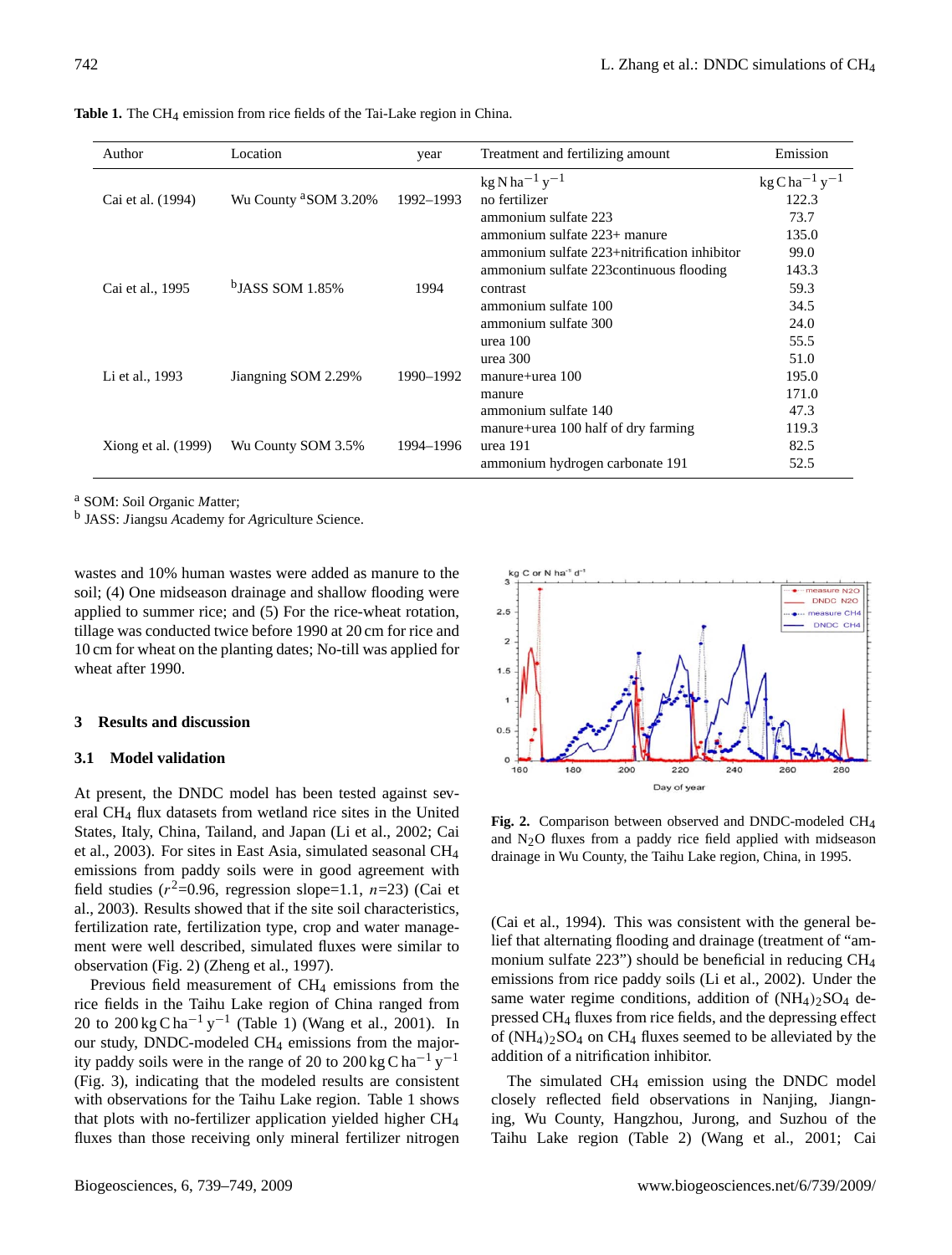

**Fig. 3.** Distribution of the average CH<sub>4</sub>-C flux from 1982 to 2000 in the Taihu Lake region, China.

et al., 2003). Total CH<sup>4</sup> emissions ranged from 14 to  $180 \text{ kg C} \text{ ha}^{-1} \text{ y}^{-1}$ , while simulated emissions ranged from 15 to 198 kg C ha<sup>-1</sup> y<sup>-1</sup>. The difference between the observed and simulated emissions in all sites ranged from  $-12$ to 51 kg C ha<sup>-1</sup> y<sup>-1</sup>. The highest percentage of relative deviation was found at the Nanjing site while the lowest was recorded at the Suzhou site. Most discrepancies between the simulated and observed yearly fluxes were less than 10%, which showed that the  $CH_4$  emissions from paddy soil in the Taihu Lake region were well simulated by the DNDC model.

# **3.2 Inter-annual variation in CH**<sup>4</sup> **emissions in the Taihu Lake region**

CH<sub>4</sub> from 1982–2000. The average CH<sub>4</sub> flux ranged  $CH_{4}$  flux was 10 from  $114 \text{ kg C} \text{ ha}^{-1} \text{ y}^{-1}$  to  $138 \text{ kg C} \text{ ha}^{-1} \text{ y}^{-1}$ . However, Based on simulated results, the 2.3 M ha of paddy soils cultivated with summer rice and winter wheat in the Taihu Lake region emitted the equivalent of 5.7 Tg C from the modeled annual CH<sup>4</sup> emission was highly variable from year to year (Fig. 4). From 1982–1985, the CH<sub>4</sub> emissions of the entire area were very low, accounting for 19% of the total CH<sup>4</sup> emissions. This was mainly caused by the low input of chemical fertilizer and manure. The chemical fertilizer application rate ranged from  $180 \text{ kg N} \text{ ha}^{-1} \text{ yr}^{-1}$  to  $210 \text{ kg N} \text{ ha}^{-1} \text{ yr}^{-1}$  and the manure rate ranged from 230 kg C ha<sup>-1</sup> yr<sup>-1</sup> to 240 kg C ha<sup>-1</sup> yr<sup>-1</sup>. After that (from 1986 to 1992), the application rates of fertilizer tended to increase. Chemical fertilizers increased from  $260 \text{ kg N} \text{ ha}^{-1} \text{ yr}^{-1}$  to  $400 \text{ kg N} \text{ ha}^{-1} \text{ yr}^{-1}$  and manure went up from 230 kg N ha<sup>-1</sup> yr<sup>-1</sup> to 280 kg N ha<sup>-1</sup> yr<sup>-1</sup>. The increase in livestock number provided more manure, which in turn enhanced substrates for methanogenesis (Sass et al., 1991; Zheng et al., 1999; Sun et al., 2007). While additional fertilizer application could lead to an increase in  $CH<sub>4</sub>$  emissions due to an increase in rice productivity and biomass, a decrease due to soil Eh value induced induced by fertilizers



Fig. 4. Distribution of CH<sub>4</sub> emission from 1982 to 2000 in the Taihu Lake region, China.

statistics show that the amount of synthetic fertilizers used in such as ammonium sulfate is also plausible (Lindau et al., 1990; Denier van der Gon and Neue, 1994; Wassmann et al., 1994; Yao and Chen, 1994; Dunfield et al., 1995). The seven years from 1986 to 1992 accounted for 37% of the total CH<sup>4</sup> emissions. However, the increasing rate of modeled CH<sup>4</sup> emissions decreased from 1993 to 2000. Agricultural the region has decreased since 1993 (from the Institute of Geographic Sciences and Natural Resources Research, Chinese Academy of Sciences).

# **3.3 CH**<sup>4</sup> **emission pattern in different paddy soil subgroups in the Taihu Lake region**

The hydromorphic subgroup is the most prominent paddy soil type in the Taihu Lake region, accounting for 53% of the total paddy soil area (Fig. 5a). This group contains a high organic carbon content  $(15 g kg^{-1})$  and total nitrogen (2.0 g kg−<sup>1</sup> ) making it favorable for CH<sup>4</sup> production by providing more substrates (soluble C, ammonium, and nitrate) (Zheng et al., 1999; Yao et al., 1999).The modeled average CH<sub>4</sub> flux was  $106 \text{ kg } \text{Cha}^{-1} \text{ y}^{-1}$  (Fig. 5a, b). In the Taihu Lake region, the total  $CH_4$  emissions from this subgroup were equivalent to  $2.5 \text{ Tg C}$ , accounting for 44% of the total CH<sup>4</sup> emissions from the region.

The degleyed and percogenic subgroups cover 18% and 16% of the total paddy soil area in the region, respectively. The modeled CH<sup>4</sup> from the degleyed and percogenic subgroups were equivalent to 0.71 and 0.83 Tg C, and accounted for 12% and 15% of the regional  $CH<sub>4</sub>$  emissions, respectively. The CH<sup>4</sup> emission rate from the percogenic subgroup was higher than the degleyed subgroup. The main reasons were that the pH value of the former was close to neutral (6.9), and the clay content was only 22%. The latter was weakly acidic (6.5), and had a clay content of 30%. Some studies show that the optimum pH range for  $CH_4$  production is 6.8–7.2 (Pacey et al., 1986), and soil texture has also been documented to affect CH<sub>4</sub> emissions from rice fields, increasing emissions with decreasing clay content (Cai et al., 1999).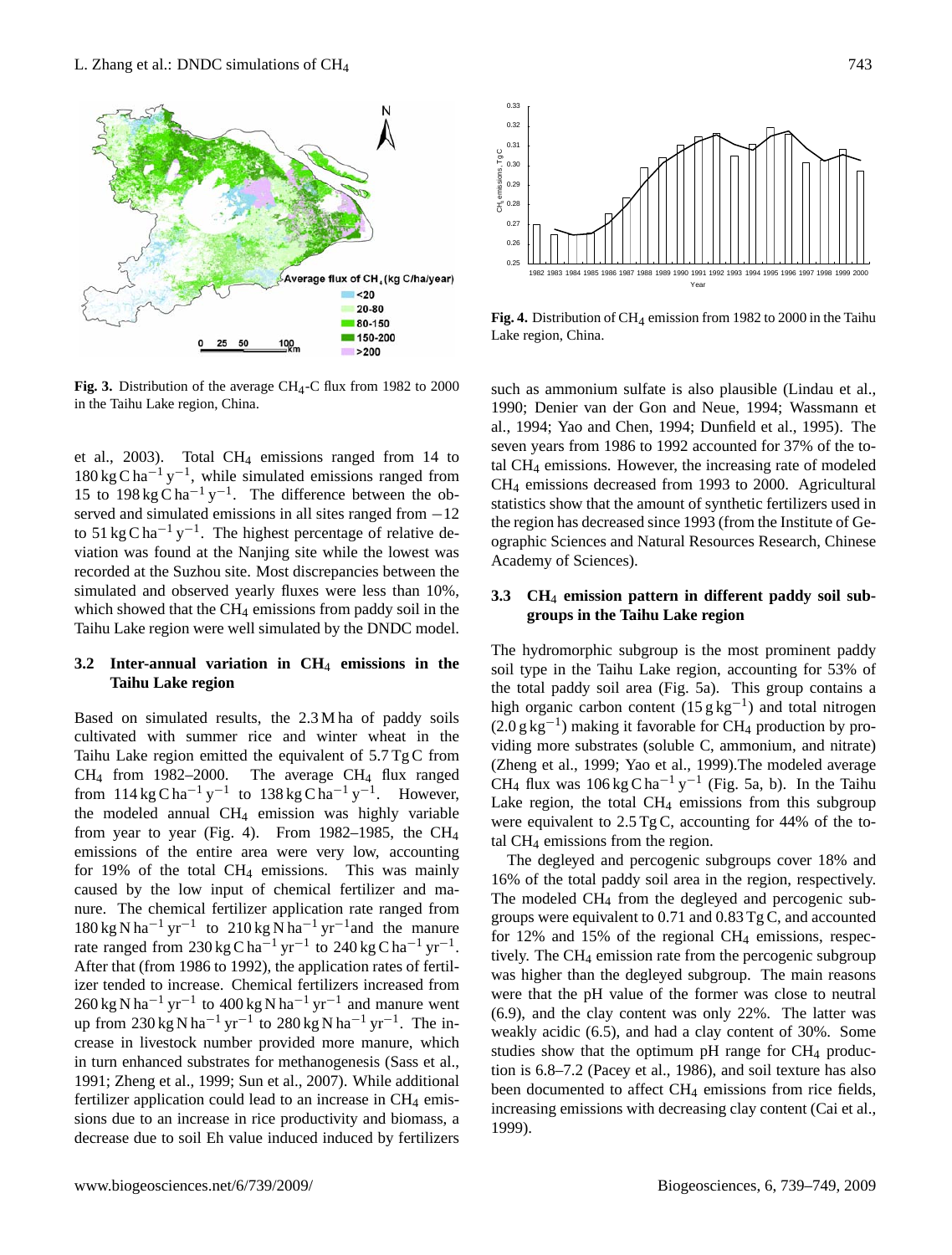| Location  | Year      | Observed $(\text{kg C ha}^{-1} \text{ y}^{-1})$ | Simulated (kg C ha <sup>-1</sup> y <sup>-1</sup> ) | Relative deviation (%) |
|-----------|-----------|-------------------------------------------------|----------------------------------------------------|------------------------|
| Nanjing   | 1994      | $24.0 - 55.5(39.8)$                             | $35.3 - 51.8(43.5)$                                | 9.4                    |
| Jiangning | 1990-1992 | $47.3 - 195.0(121.1)$                           | $75.0 - 144.8(109.9)$                              | $-9.3$                 |
| Wu County | 1992-1996 | $52.5 - 143.3(97.9)$                            | $53.3 - 93.0(73.1)$                                | $-25.2$                |
| Hangzhou  | 1987-1989 | $120.0 - 240.0$ (180.0)                         | $148.5 - 246.8(197.6)$                             | 9.8                    |
| Nanjing   | 1994      | 57.8                                            | 41.3                                               | $-28.6$                |
| Jurong    | 1995      | 14.3                                            | 14.7                                               | 3.2                    |
| Jurong    | 1997      | 49.5                                            | 55.0                                               | 11.1                   |
| Suzhou    | 1993      | 122.3                                           | 122.9                                              | 0.6                    |
| Suzhou    | 1993      | 143.3                                           | 151.8                                              | 9.8                    |

**Table 2.** Comparison between observed and DNDC-modeled CH4 fluxes from rice fields in the Taihu Lake region, China.



**Fig. 5. (a)** Comparison between areas and total CH<sub>4</sub> emissions in various paddy soil subgroups of the Taihu Lake region, China. **(b)** Comparison of the average  $CH<sub>4</sub>$  flux per year in various paddy soil subgroups of the Taihu Lake region, China.

emissions (Fig. 5a, b). The areas dominated by gleyed gional paddy soil area, with average  $CH<sub>4</sub>$  fluxes of 660 and 95 kg C ha<sup>-1</sup> y<sup>-1</sup>, respectively. The CH<sub>4</sub> emission rate from In the Taihu Lake region, submergenic soils support 0.0073 Mha of rice fields with an emission rate of  $105 \text{ kg C} \text{ ha}^{-1} \text{ y}^{-1}$ . Although this subgroup has a neutral pH value (6.8) and a low clay content (15%), the organic carbon content was only  $10\,\text{g}\,\text{kg}^{-1}$ , leading to moderate CH<sub>4</sub> and bleached soil account for 4.4 and 8.8% of the rethe gleyed subgroup was much higher than other soil subgroups due to continuous flooding and a high organic carbon



**Fig. 6.** The paddy soil region map of the Taihu Lake region, China.

content  $(25 g kg^{-1})$  (Yagi and Minami, 1990; Wang et al., 1993). The CH $_4$  emission rate from the bleached subgroup was low due to low organic carbon content  $(10 g kg<sup>-1</sup>)$ .

# **3.4 CH**<sup>4</sup> **emission patterns in different paddy soil subregions in the Taihu Lake region**

The Taihu Lake region can be divided into four sub-regions based on landscape characteristics: rolling hills, plains around the lake, plains along the river, and polders (Xu et al., 1980) (Fig. 6).

The rolling hills and low mountains sub-region was distributed in the western and northern extents with paddy fields of 0.39 Mha. Soils in this sub-region are weakly acidic (6.0), have low soil organic carbon content (13 g kg<sup>-1</sup>) and are well drained (Ma et al., 1999; Rashid et al., 2008). The modeled average CH<sup>4</sup> flux rate for the region was equivalent to  $68 \text{ kg C ha}^{-1} \text{ y}^{-1}$ .

The plain around the lake sub-region exists as an arc shape and spreads northward and eastward from the center. The 0.59 Mha of rice fields have high soil organic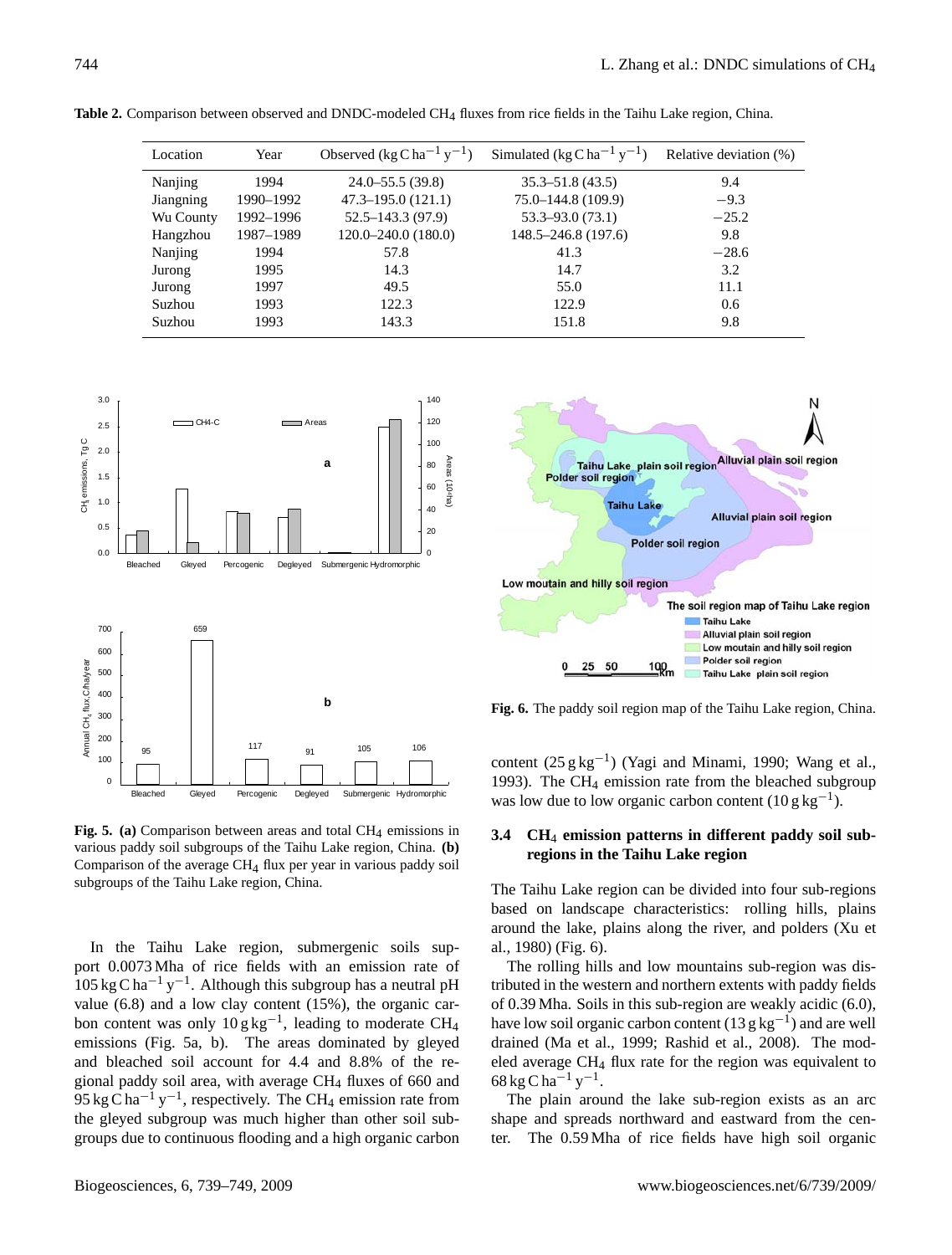

of the average CH<sub>4</sub> flux modeled with the county- and polygon-based database for and (b, c and d) average (maximum or minimum) value of the relative deviation of the average CH<sub>4</sub> flux modeled with the polygon-based 5. Kunshan; 6. Wujiang; 7. Wuxi; 8. Jiangyin; 9. Wujin; 10. Jintan; 11. Liyang; 12. Yixing; 13. Dantu; 14. Jurong; 15. Danyang; 16. Jiaxing; 17. Jiashan; 18. Pinghu; 19. Haiyan; 20. Haining; 21. Tongxiang; 22. Huzhou; 23. Changxing; 24. Anji; 25. Deqing; 26. Yuhang; 27. Linan; 28. Minhang; 29. Jiading; 30. Chuansha; 31. Nanhui; 32. Qingpu; 33. Songjiang; 34. Jinshan; 35. Fengxian; 36. Baoshan; 37. Chongming.) Fig. 7. (a) Comparison of the average CH<sub>4</sub> flux modeled with the county- and polygon-based database for the Taihu Lake region, China; 771 database by county level as a baseline for the Taihu Lake region, China. (1. Wu County; 2. Zhangjiagang; 3. Changshu; 4. Taicang;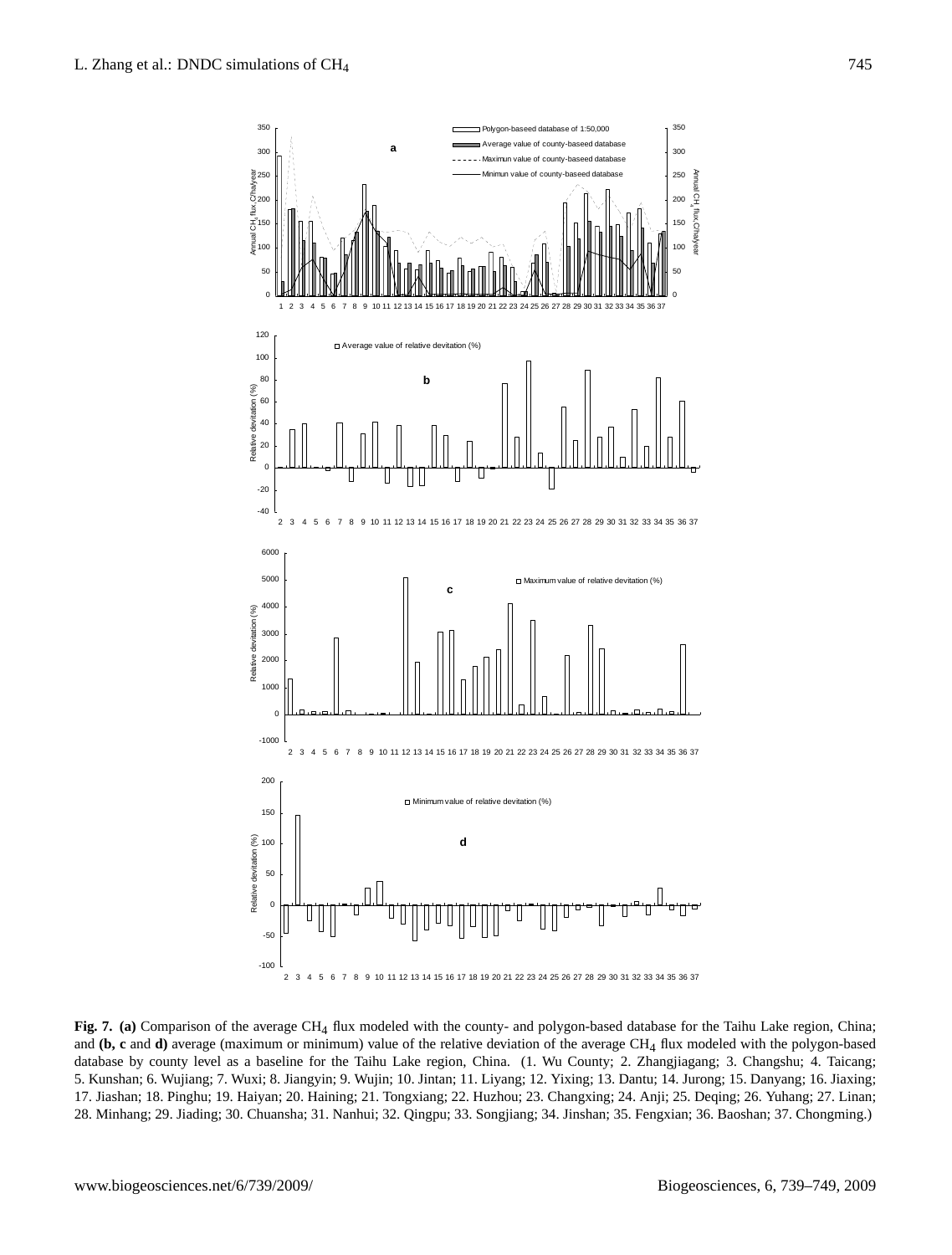carbon ( $16 \text{ g kg}^{-1}$ ) and large amounts of fertilizers applied  $(302 \text{ N} \text{ ha}^{-1} \text{ yr}^{-1})$ . Moreover, gleyed soils cover an extensive area in this sub-region. So, the modeled average CH<sup>4</sup> flux was equivalent to 173 kg C ha<sup>-1</sup> y<sup>-1</sup>.

The alluvia plains along the river sub-region contains about 0.64 M ha of rice fields. The soil organic carbon is  $23 \text{ g kg}^{-1}$  and the soil pH is 7.3. A reaction range of 6.8– 7.2 is favorable for methane production (Pacey et al., 1986). Moreover, fertilizer application (370 N ha<sup>-1</sup> yr<sup>-1</sup>) was high in this sub-region. The modeled average  $CH_4$  flux was equivalent to  $133 \text{ kg C} \text{ ha}^{-1} \text{ y}^{-1}$ .

The polder sub-region is low in elevation, and contains 0.69 Mha of rice fields. Soils in this sub-region were mostly weakly acidic (6.5), and clay contents reach  $~\sim$ 30%. The modeled average CH<sub>4</sub> flux was equivalent to  $118 \text{ kg} \text{C} \text{h} \text{a}^{-1} \text{ y}^{-1}.$ 

# **3.5 Comparison of CH**<sup>4</sup> **emissions modeled with polygon- and county-based databases in the Taihu Lake region**

According to the default method for regional simulations with the DNDC model, counties are used as the basic simulation unit. The county-based database usually requires relatively less soil data. However, when the DNDC model is used for a region with high heterogeneity in soil properties, the method produces higher uncertainty due to limited spatially differentiated soil information (Pathak et al., 2005; Cai et al., 2003; Li et al., 2004; Rüth et al., 2008). The study carried out for the Taihu Lake region has provided a chance to test the uncertainty as there is detailed soil information available for the region. The polygon-based soil database contains 52 034 polygons. By contrast, only 37 counties are found in the county-based database. However, DNDC model runs with the polygon-based database produced a single CH<sub>4</sub> flux for each polygon while runs with the county-based database produced a range of CH<sup>4</sup> fluxes to define the uncertainty. The results simulated by DNDC with the two types of databases were compared to assess the advantages of using the detailed, polygon-based soil dataset.

Figure 7a shows the average CH<sup>4</sup> flux modeled with the county- and polygon-based databases for the Taihu Lake region. In the figure, the average CH<sup>4</sup> fluxes modeled with the county-based database are expressed with ranges defined by the minimum and maximum  $CH_4$  fluxes. The average  $CH_4$ flux modeled with the polygon-based database is expressed with single values. Results from the two methods demonstrate the spatial patterns of  $CH<sub>4</sub>$  emissions across the 37 simulated counties. Most of the polygon-based CH<sub>4</sub> fluxes are located within the ranges produced by the county-based method. However, discrepancies exist between results from the two methods. For the Taihu Lake region, the total CH<sup>4</sup> emissions modeled with the county-based database ranged from 2.2 to  $5.8 \text{ TgC}$ ; and the total CH<sub>4</sub> emissions modeled with the polygon-based database is equivalent to 5.7.

The total CH<sup>4</sup> emissions generated from the polygon-based database are 2.6 times the minimum  $CH<sub>4</sub>$  emissions generated from the county-based database, and 0.98 times the maximum CH<sup>4</sup> emissions generated from the county-based database. The relative deviation of maximum and minimum is 60% and −2.0% for the entire region, respectively.

For most of the simulated counties, there are large differences in the average  $CH_4$  flux modeled with the countyand polygon-based databases in the Taihu Lake region (Fig. 7). For example, in Wu County the CH<sub>4</sub> flux modeled with the polygon-based database database is equivalent to 290 kg C ha<sup>-1</sup> y<sup>-1</sup>. This is nearly 3.7 times the minimum CH4emissions generated from the county-based database, and 130 times of the maximum  $CH<sub>4</sub>$  flux generated from the county-based database due to gleyed soils covering an extensive area in this county. Continuous flooding of gleyed soils can be set using the polygon-based database method, but the water management cannot be set using the countybased database method. This is because the simulation of county-based database cannot differentiate the difference of paddy soil type within a county, water management was usually set according to the conventional practice for the entire region, although different soil type have different water management practices. However, the simulation of polygonbased database can differentiate different water management of paddy soil type respectively. In this study, the water management of gleyed paddy soil, which is in a state of long-term waterflooding, is different from other paddy soil sub-region in the Taihu Lake region. All the gleyed paddy soil polygons were simulated separately by adopting water management of continuous flooding. The average value of the relative deviation for Wu County was as high as 880%. This also showed that smaller soil units or using different soil types would improve simulated CH<sup>4</sup> emissions from rice fields in the Taihu Lake region using the DNDC model.

On the basis of the DNDC method, the fraction of clay content is the most sensitive parameter in DNDC affecting CH<sup>4</sup> emissions (Li et al., 2004). The clay content in the county-based database for Yixing (10%–53%), Danyang (16%–53%), Jiaxing (20%–56%), Tongxiang (20%–52%), and Minhang  $(17\% - 46\%)$  vary widely. The CH<sub>4</sub> flux modeled with the polygon-based database are nearly 0.7, 0.7, 0.7, 0.9 and 1.0 times that of the minimum, respectively, and are nearly 52, 32, 32, 42 and 34 times that of the maximum CH<sup>4</sup> flux generated with the county-based database, respectively. With the county level average  $CH<sub>4</sub>$  flux as the baseline, the average value of the relative deviation ranged from 30% to 89% for those counties. Only eight counties (Jiangyin, Wujin, Jintan, Liyang, Deqing, Linan, Chuansha, and Chongmig) had relatively low deviations. The CH<sub>4</sub> flux modeled with the polygon-based database were between 0.5 to 2.0 times the minimum and maximum  $CH<sub>4</sub>$  flux generated with the county-based database due to low discrepancy of soil properties. This comparison indicates that utilizing more precise soil databases will substantially improve the accuracy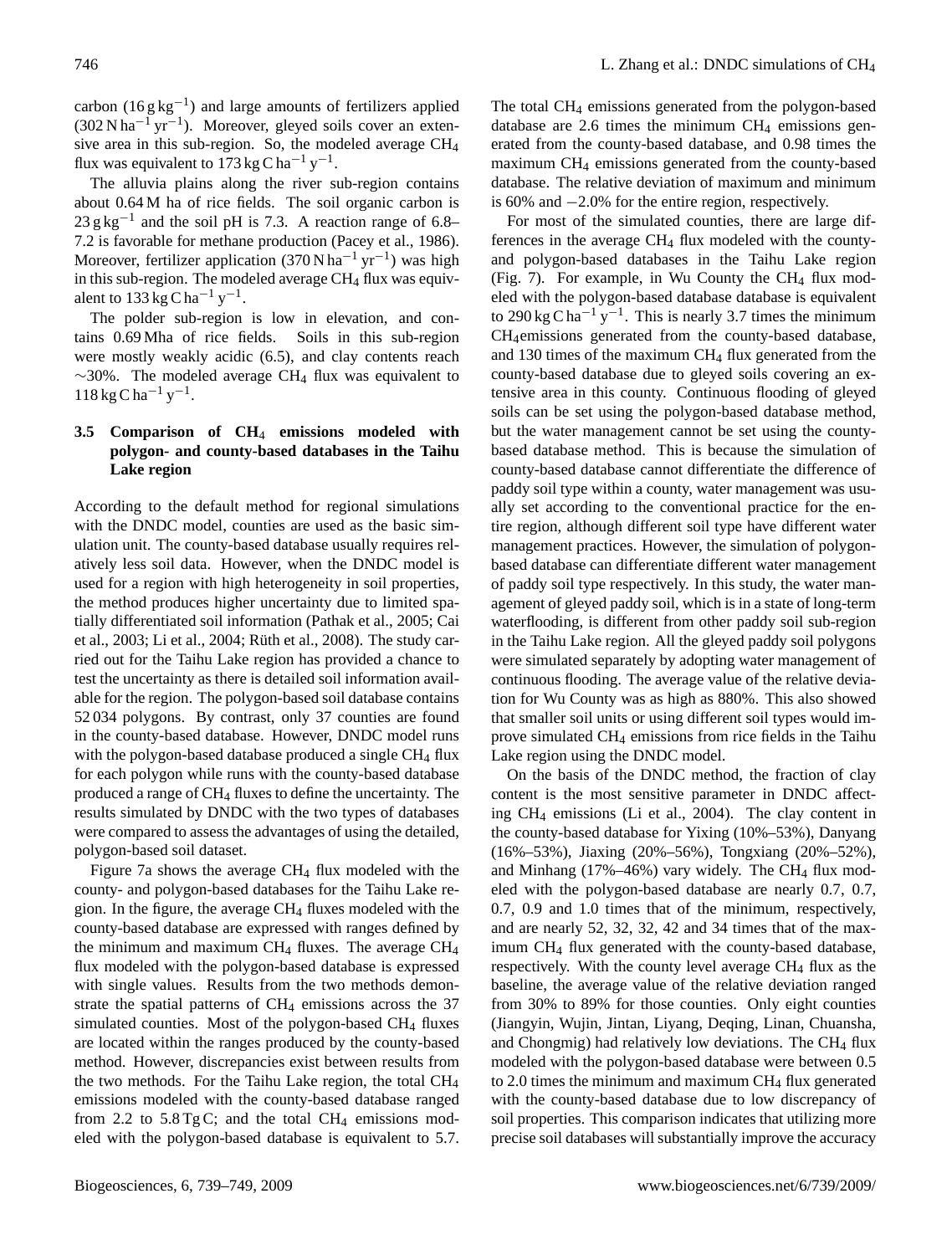of the estimates of greenhouse gas emissions obtained with process-based models, such as the DNDC model, at regional scales.

#### **4 Conclusions**

Quantifying CH<sup>4</sup> emissions from wetland ecosystems is a relatively new issue in global climate change studies. Process-based models integrated with GIS databases can play an important role in the biogeochemical cycles based on spatially differentiated information, and either mitigation efforts in the most beneficial regions or evaluate spatial variability of greenhouse gas impacts. The biogeochemical model, DeNitrification and DeComposition or DNDC, is a powerful tool for estimating CH<sup>4</sup> emissions from terrestrial ecosystems and has been applied in rice paddies with various purposes. This study showed that by linking with a detailed soil database, the DNDC model estimated emissions equivalent to 5.7 Tg C from the 2.3 Mha of paddy rice fields in the Taihu Lake region of China for the period between 1982 and 2000. The modeled annual CH<sup>4</sup> emissions were highly variable from year to year. The trend is mainly attributed to the increase or decrease of N-fertilizer and livestock manure application.

Annual CH<sup>4</sup> emission rates in the Taihu Lake region are highly differentiated based on paddy soil subgroups, subregions, and county levels due to heterogeneity in soil properties. Therefore, uncertainty in soil properties introduces large uncertainty into  $CH_4$  estimates. As such, using smaller soil units is preferable for defining implementation of government policies designed to reduce  $CH<sub>4</sub>$  emissions in the Taihu Lake region. Further, smaller soil units help to ensure that such policies can be implemented at the farm level successfully.

At the regional scale, total  $CH<sub>4</sub>$  emissions were estimated with the DNDC model by linking it to two different soil databases. The  $CH_4$  emissions modeled with the two databases showed similar spatial patterns of  $CH<sub>4</sub>$  fluxes across the counties. However, discrepancies existed between the results from the two methods due to heterogeneity in soil properties (e.g. clay content). In addition, the simulation of county-based database of the default method with the DNDC model cannot differentiate the difference of paddy soil type within a county, water management was usually set according to the conventional practice for the entire region. However, polygon-based database can simulate different water management of paddy soil type respectively. Therefore, utilizing more precise soil databases will substantially improve the accuracy of the estimates of greenhouse gas emissions from process-based models.

*Acknowledgements.* We gratefully acknowledge support for this research from National Natural Science Foundation of China (No. 40621001), National Basic Research Program of China (2007CB407206) and The Frontier Project of the Chinese Academy

of Sciences (No. ISSASIP0715). The participation of Changsheng Li in the study was supported by NASA's Interdisciplinary Sciences (IDS) program and NSF's project "Understanding linkages between human and biogeochemical processes in agricultural landscapes".

Edited by: K. Küsel

#### **References**

- Cai, Z., Xing. G., Shen, G., Xu, H., Yan, X., Yagi, K., and Minami, K.: Measurements of CH<sub>4</sub> and N<sub>2</sub>O emissions from rice paddies in Fengqiu, China, Soil Sci. Plant. Nutr., 45, 1–13, 1999.
- Cai, Z., Sawamoto, T., Li, C., Kang, G., Boonjawat, J., Mosier, A., Tsuruta, H., and Wassmann, R.: Field validation of the DNDC model for greenhouse gas emissions in East Asian cropping systems, Global Biogeochem. Cy., 17(4), GB1107, doi:10.1029/2003 GB002046, 2003.
- Cai, Z., Xu, H., Zhang, H., and Jin, J.: Estimate of methane emission from rice paddy fields in Taihu Lake Region, China, Pedosphere, 4, 297–306, 1994.
- Cai, Z., Yan, X., and Xu, H.: Impact of different types of nitrogen fertilizer on CH4 emission from rice fields, Acta. Pedo. Sin (In Chinese), 32, 136–143, 1995.
- Cao, M., Dent, J. B., and Heal, O. W.: Modeling of methane emission from rice paddies, Global Biogeochem. Cy., 9, 183–195, 1995a.
- Cao, M., Dent, J. B., and Heal, O. W.: Methane emissions from China's rice paddies, Agric. Ecosyst. Environ., 55, 129–137, 1995b.
- Cao, M., Gregson, K., Marshall, S. J., Dent, J. B., and Heal, O. W.: Global methane from rice paddies, Chemosphere, 33, 879–897, 1996.
- Cao, M., Gregson, K., and Marshall, S.: Global methane emission from wetlands and its sensitivity to climate change, Atmos. Environ., 32, 3293–3299, 1998.
- Cicerone, R. J. and Oremland, R. S.: Biogeochemical aspects of atmospheric methane, Global Biogeochem. Cycles, 2, 299–327, 1988.
- Denier van der Gon, H. A. C. and Neue, H. U.: Impact of gypsum application on the methane emission from a wetland rice field, Global Biogeochem. Cy., 8, 127–134, 1994.
- Dunfield, P. F., Topp, E., Archambault, C., and Knowles, R.: Effect of nitrogen fertilizers and moisture content on  $CH_4$  and  $N_2O$ fluxes in a humisol: Measurements in the field and intact soil cores, Biogeochemistry, 29, 199–222, 1995.
- Huang, Y., Sass, R. L., and Fisher, F. M.: A semi-empirical model of methane emission from flooded rice paddy soils, Global Change. Biol., 4, 247–268, 1998.
- IPCC-Intergovemmental panel on climate change: Climate change 1995: The Science of Climate Change, Cambridge University Press, Cambridge, UK, 1996.
- IPCC-Intergovemmental panel on climate change: Changes in Atmospheric Constituents and in Radiative Forcing, in: IPCC Fourthly Assessment Report, 141–142, 2007.
- Jagadeesh Babu, Y., Li, C., Frolking, S., Nayak, D. R., and Adhya, T. K.: Field validation of DNDC model for methane and nitrous oxide emissions from rice-based production systems of India, Nutr. Cy. Agroecosyst., 74, 157–174, 2006.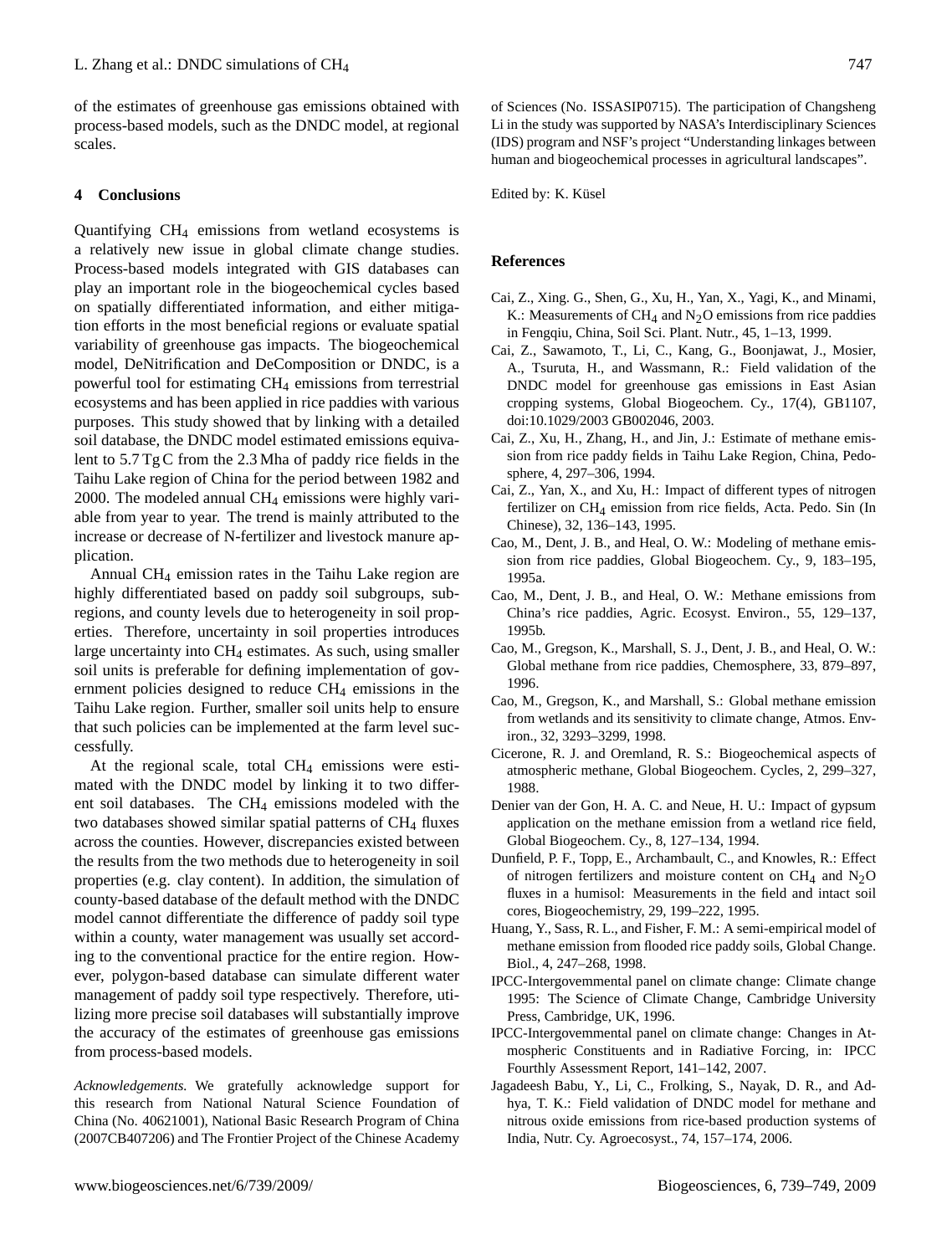- Jiang, C., Wang, Y., Zheng, X., and Wang, M.: Advances in the research on methane emission from paddy fields and its affecting factors, Chin. J. Soil. Sci. (in Chinese), 35, 663–669, 2004.
- Lelieveld, J., Crutzen, P. J., and Brühl, C.: Climate effects of atmospheric methane, Chemosphere, 26, 739–768, 1993.
- Li, C.: Modeling trace gas emissions from agricultural ecosystems, Nutr. Cy. Agroecosyst., 58, 259–276, 2000.
- Li, C.: Quantifying greenhouse gas emissions from soils: Scientific basis and modeling approach, Soil Sci. Plant. Nutr., 53, 344–352, 2007.
- Li, C., Mosier, A., Wassmann, R., Cai, Z., Zheng, X., Huang, Y., Tsuruta, H., Boonjawat, J., and Lantin, R.: Modeling greenhouse gas emissions from rice-based production systems: Sensitivity and upscaling, Global Biogeochem. Cy., 18(1), GB1043, doi:10.1029/2003GB002045, 2004.
- Li, C., Frolking, S., and Frolking, T. A.: A model of nitrous oxide evolution from soil driven by rainfall events: I. Model structure and sensitivity, J. Geophys. Res., 97(D9), 9759–9776, 1992a.
- Li, C., Frolking, S., and Frolking, T. A.: A model of nitrous oxide evolution from soil driven by rainfall events: II. Model applications, J. Geophys. Res., 97(D9), 9777–9783, 1992b.
- Li, C., Frolking, S., and Harriss, R.: Modeling carbon biogeochemistry in agricultural soils, Global Biogeochem. Cy., 8, 237–254, 1994.
- Li, C., Qiu, J., Frolking, S., Xiao, X., Salas, W., Moore III, B., Boles, S., Huang, Y., and Sass, R.: Reduced methane emissions from large-scale changes in water management in China's rice paddies during 1980–2000, Geophys. Res. Lett., 29(20), GB1972, doi:10.1029/2002GL015370, 2002.
- Li, C., Narayanan, V., and Harriss, R.: Model estimates of nitrous oxide emissions from agricultural lands in the United States, Global Biogeochem. Cy., 10, 297–306, 1996.
- Li, C., Salas, W., DeAngelo, B., and Rose, S.: Assessing alternatives for mitigating net greenhouse gas emissions and increasing yields from rice production in China over the next twenty years. J. Environ. Qual., 35, 1554–1565, 2006.
- Li, D., Zhang, J., Li, W., Yue, Z., Yu, F., and Gu, J.: Influence of different agricultural measure on CH<sub>4</sub> emissions, J. Ecol. Rural. Environ. (In Chinese), (S1), 13–27, 1993.
- Li, Q., (ed.): Paddy soil in China, China Science Press (In Chinese), 72–80, 1992.
- Lindau, C. W., DeLaune, R. D., Patrick Jr., W. H., and Bollich, P. K.: Fertilizer effects on dinitrogen, nitrous oxide and methane emission from lowland rice, Soil Sci. Soc. Am. J., 54, 1789– 1794, 1990.
- Ma, Y. and Chen, J.: Change in Paddy soil Materials and Effect on Eco-environment, China Science Press (In Chinese), 123–129, 1999.
- Matthews, R. B., Wassmann, R., and Arah, J.: Using a crop/soil simulation model and GIS techniques to assess methane emissions from rice fields in Asia: I. Model development, Nutr. Cy. Argoecosyst., 58, 141–159, 2000a.
- Matthews, R. B., Wassmann, R., Knox, J. W., and Buendia, L. V.: Using a crop/soil simulation model and GIS techniques to assess methane emissions from rice fields in Asia: IV. Upscaling to national levels, Nutr. Cy. Argoecosyst., 58, 201–217, 2000b.
- Pacey, J. G. and DeGier, J. P.: The factors influencing land fill gas production. In: Energy from landfill gas, Proceeding of a conference jointly sponsored by the United Kingdom Department

of Energy and the United States Department of Energy (October 1986), 51–59, 1986.

- Pathak, H., Li, C., and Wassmann, R.: Greenhouse gas emissions from Indian rice fields: calibration and upscaling using the DNDC model, Biogeosciences, 2, 113–123, 2005, [http://www.biogeosciences.net/2/113/2005/.](http://www.biogeosciences.net/2/113/2005/)
- Qiu, J., Wang, L., Tang, H., Li, H., and Li, C.: Studies on the situation of soil organic carbon storage in croplands in northeast of China, Chin. Agric. Sci. (in Chinese), 37 (8), 1166–1171, 2004.
- Rashid, A., Khan, R. U., and Ullah, H.: Influence of nitrogen levels and application methods on yield and quality of sorghum, Pedosphere, 18(2), 236–241, 2008.
- Rüth, B. and Lennartz, B.: Spatial variability of soil properties and rice yield along two catenas in southeast China, Pedosphere, 18(4), 409–420, 2008.
- Sass, R. L., Fisher, F. M., Wang, Y., Turner, F. T., and Jund, M. F.: Methane emission from rice fields as influenced by solar radiation, temperature, and straw incorporation, Global Biogeochem. Cy., 5, 335–350, 1991.
- Shi, X., Yu, D., Warner, E. D., Pan, X., Petersen, G. W., Gong, Z. G., and Weindorf, D. C.: Soil database of 1:1,000,000 digital soil survey and reference system of the Chinese Genetic Soil Classification System, Soil Surv. Horizons., 45(4), 129–136, 2004.
- Shi, X., Yu, D., Warner, E. D., Sun, W., Petersen, G. W., Gong, Z., and Lin, H.: Cross-reference system for translating between genetic soil classification of China and Soil Taxonomy, Soil Sci. Soc. Am. J., 70, 78–83, 2006.
- Soil Survey Staff (Eds.).: Keys to soil taxonomy, US Gov. Print Office, Washington, DC, USA, 6th ed., 437 pp., 1994.
- Sun, B., Shen, R., and Bouwman, A. F.: Surface N balances in agricultural crop production systems in China for the period 1980– 2015, Pedosphere, 18(3), 304–315, 2008.
- Tang, H., Qiu, J., Ranst, E. V., and Li, C.: Estimations of soil organic carbon storage in cropland of China based on DNDC model, Geoderma, 134, 200–206, 2006.
- Wang, M., Dai, A., Huang, J., Ren, L., Shen, R., Schutz, H., Rennenberg, H., Seiler, W., Rasmussen, R. A., and Khalil, M. A. K.: Sources of methane in China: rice fields, agricultural waste treatment, cattle, coal mines, and other minor sources, Sci. Atmos. Sin. (in Chinese), 17, 52–64, 1993.
- Wang, X., Ouyang, Z., and Miao, H.: Application of DNDC Model in Estimation of  $CH_4$  and  $N_2O$  Emissions in Agricultural Ecosystems in Yangtze River Delta, Environ. Sci. (In Chinese), 22(3), 15–19, 2001.
- Wang, Z., DeLaune, R. D., Patrick Jr., W. H., and Masscheleyn, P. H.: Soil redox and pH effects on methane production in a flooded rice soil, Soil Sci. Soc. Am. J., 57, 382–385, 1993.
- Wassmann, R., Neue, H. U., Lantin, R. S., Aduna, J. B., Alberto, M. C. R., Andales, M. J., Tan, M. J., Denier van der Gon, H. A. C., Hoffmann, H., Papen, H., Rennenberg, H., and Seiler, W.: Temporal patterns of methane emissions from wetland rice fields treated by different modes of N application, J. Geophys. Res., 99(D8), 16 457–16 462, 1994.
- Xiong, X., Shen, R., Wang, M., Zheng, X., Wang, Y., and Li, J.: Methane emission from rice paddy field of Ta-Lake area, Chin. J. Atmosc. Sci. (In Chinese), 23(1), 9–18, 1999.
- Xu. Q., Lu, Y., Liu, Y., and Zhu, H.: Paddy soil of Taihu Lake region in China, China Science Press (In Chinese), 37–40, 1980.
- Yagi, K., Minami, K.: Effect of organic matter applications on